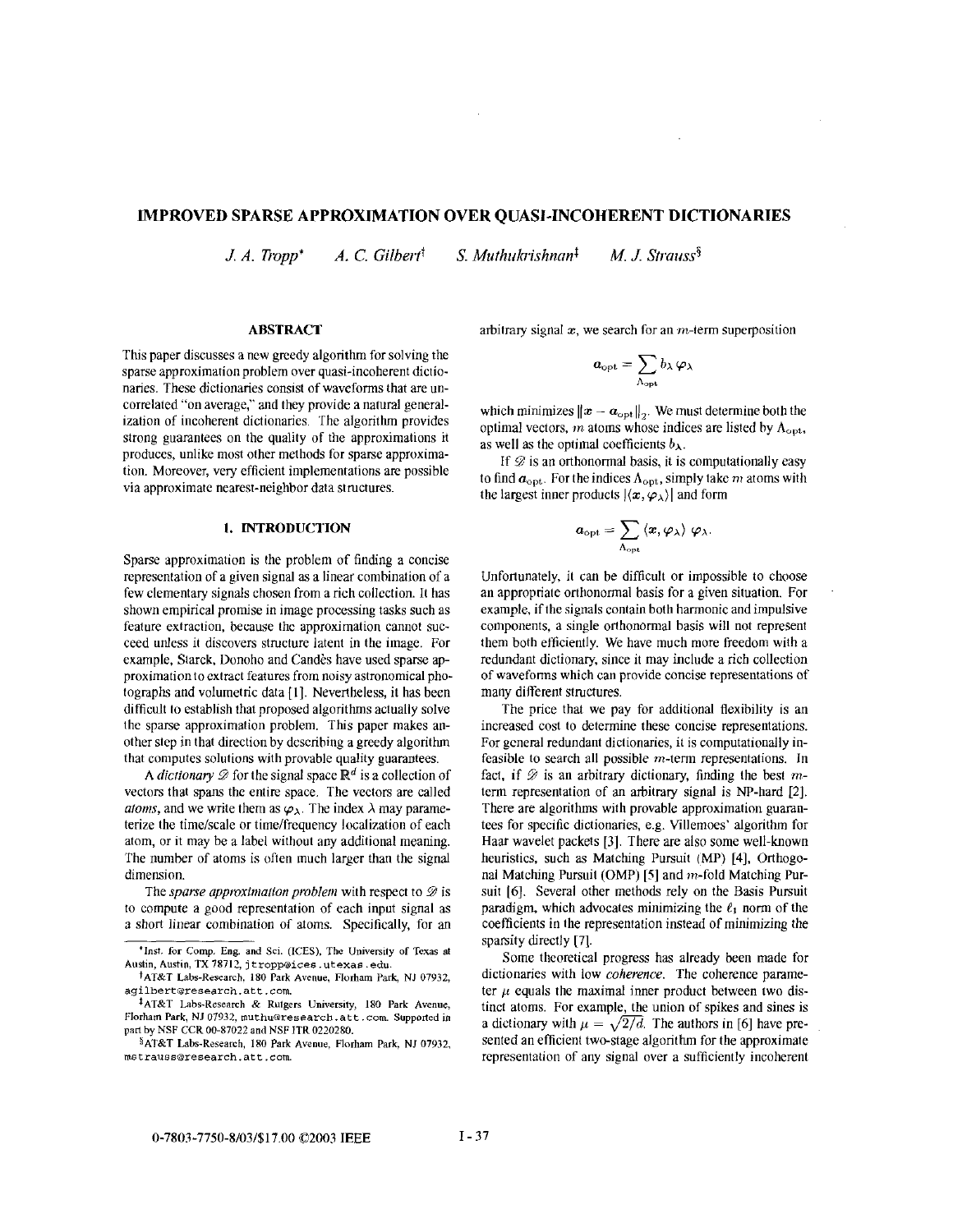dictionary. This is the first known algorithm which provably approximates the solution to the sparse problem for any class of general dictionaries. In addition, this algorithm is highly efficient. For a suitably incoherent dictionary, it is also known that Basis Pursuit can resolve the subclass of signals which have an *exact* sparse representation [8].

This article offers a number of improvements to [6]. Specifically, we present a modified version of the algorithm in [6], which calculates significantly more accurate sparse representations for incoherent dictionaries and also applies to a much larger class of redundant dictionaries. Unlike an incoherent dictionary where all the inner products are small, the dictionaries we consider only need to have small inner products "on average." In addition, our analysis is simpler. Of course, the new algorithm can be implemented just as efficiently as the ones in  $[6]$ .

### 2. ALGORITHM AND ANALYSIS

#### 2.1. Overall results

For an incoherent dictionary, we have

**Theorem 1** Fix a dictionary  $\mathscr{D}$  with coherence  $\mu$ . We seek an m-term representation of an arbitrary signal  $x$ , where  $m < \frac{1}{2}\mu^{-1}$ . There is an algorithm that produces an m-term representation  $a_m$  for  $x$  with error

$$
\|\bm{x}-\bm{a}_m\|_2 \leq \sqrt{1+\frac{2\mu m^2}{(1-2\mu m)^2}}\ \|\bm{x}-\bm{a}_{\rm opt}\|_2\ .
$$

In comparison, the algorithm of [6] requires that  $m <$  $\frac{1}{32}\mu^{-1}$  and produces approximations with error

$$
\|\boldsymbol{x}-\boldsymbol{a}_m\|_2 \leq \sqrt{1+2064\mu m^2} \, \left\|\boldsymbol{x}-\boldsymbol{a}_{\rm opt}\right\|_2.
$$

When  $m \leq \mu^{-1/2}$ , the resulting constant of approximation is about 46. Meanwhile, the algorithm described here produces approximations with error

$$
\left\|\bm{x}-\bm{a}_{m}\right\|_{2} \leq 3\left\|\bm{x}-\bm{a}_{\text{opt}}\right\|_{2}
$$

so long as  $4 \leq m \leq \mu^{-1/2}$ .

Theorem 1 is a special case of a result for general dictionaries. To state the full theorem, we need to borrow a definition from [9]. Let  $\Phi$  be a matrix whose columns are the atoms of  $\mathcal{D}$ . Then the Gram matrix  $G \stackrel{\text{def}}{=} \Phi^* \Phi$  contains all the inner products between atoms<sup>1</sup>. Let  $|G|$  denote its entrywise absolute value. Now, we define the Babel function  $\mu_1(m)$  of the dictionary to be the maximum sum of any m (nondiagonal) elements from a single row of  $|G|$ . In other words, the Babel function quantifies the maximum total coherence between a fixed atom and a collection of  $m$  other atoms<sup>2</sup>. The Babel function is a more subtle way of describing the dictionary than the coherence, since coherence only reflects the largest inner product. Clearly,

$$
\mu_1(m) \le \mu m. \tag{1}
$$

That is, the cumulative coherence always dominates the Babel function. When the Babel function grows slowly, we say informally that the dictionary is quasi-incoherent.

**Theorem 2** So long as  $\mu_1(m) < \frac{1}{2}$ , our algorithm produces an m-term approximation  $a_m$  which satisfies

$$
\|\boldsymbol{x}-\boldsymbol{a}_{m}\|_{2} \leq \sqrt{1+\frac{2m \,\mu_{1}(m)}{(1-2\mu_{1}(m))^{2}}}\,\left\|\boldsymbol{x}-\boldsymbol{a}_{\mathrm{opt}}\right\|_{2},
$$

where  $\mathbf{a}_{\text{opt}}$  is the optimal m-term approximation.

Obviously, Theorem 1 follows directly from Theorem 2 by application of the bound (1).

We can easily construct a dictionary for which we need the more general theorem. Let each atom be a linear combination of two impulses:

$$
\varphi_k = \frac{\sqrt{35}}{6} \, \delta_k + \tfrac{1}{6} \, \delta_{k+1} \qquad \text{for } k = 1, \ldots, d.
$$

Then the coherence  $\mu = \frac{\sqrt{35}}{36}$ , which means that Theorem 1<br>applies only when  $m \le 3$ . Meanwhile, the Babel function  $\mu_1(m) = \frac{\sqrt{35}}{18} < \frac{1}{3}$  for every  $m \ge 2$ . Therefore, the general theorem shows that approximation succeeds for any m, and the error bound is

$$
\|\boldsymbol{x}-\boldsymbol{a}_m\|_2 \leq \sqrt{1+6m} \|\boldsymbol{x}-\boldsymbol{a}_{\text{opt}}\|_2.
$$

Another consequence of Theorem 2 is that the algorithm can recover any signal which has an exact  $m$ -term representation, so long as  $\mu_1(m) < \frac{1}{2}$ . In fact, the analysis of [9] shows that Orthogonal Matching Pursuit alone can accomplish this task. Donoho and Elad have proven that Basis Pursuit can recover exactly sparse signals under an identical condition [10]. But they have not offered an approximation guarantee for general signals, and the algorithms associated with the Basis Pursuit paradigm are typically very slow. The algorithm described here is significantly faster.

## 2.2. A Structural Lemma

 $\mathsf{I}$ 

An important ingredient in the analysis is our generalization of Parseval's Theorem to an arbitrary dictionary. A similar lemma appears implicitly in the analysis of [6].

<sup>&</sup>lt;sup>1</sup>Here and elsewhere, <sup>+</sup> denotes the conjugate transpose.

<sup>&</sup>lt;sup>2</sup>The subscript in the notation serves to distinguish the Babel function from the coherence parameter and to remind us that it represents the  $\ell_1$ norm, i.e. an absolute sum.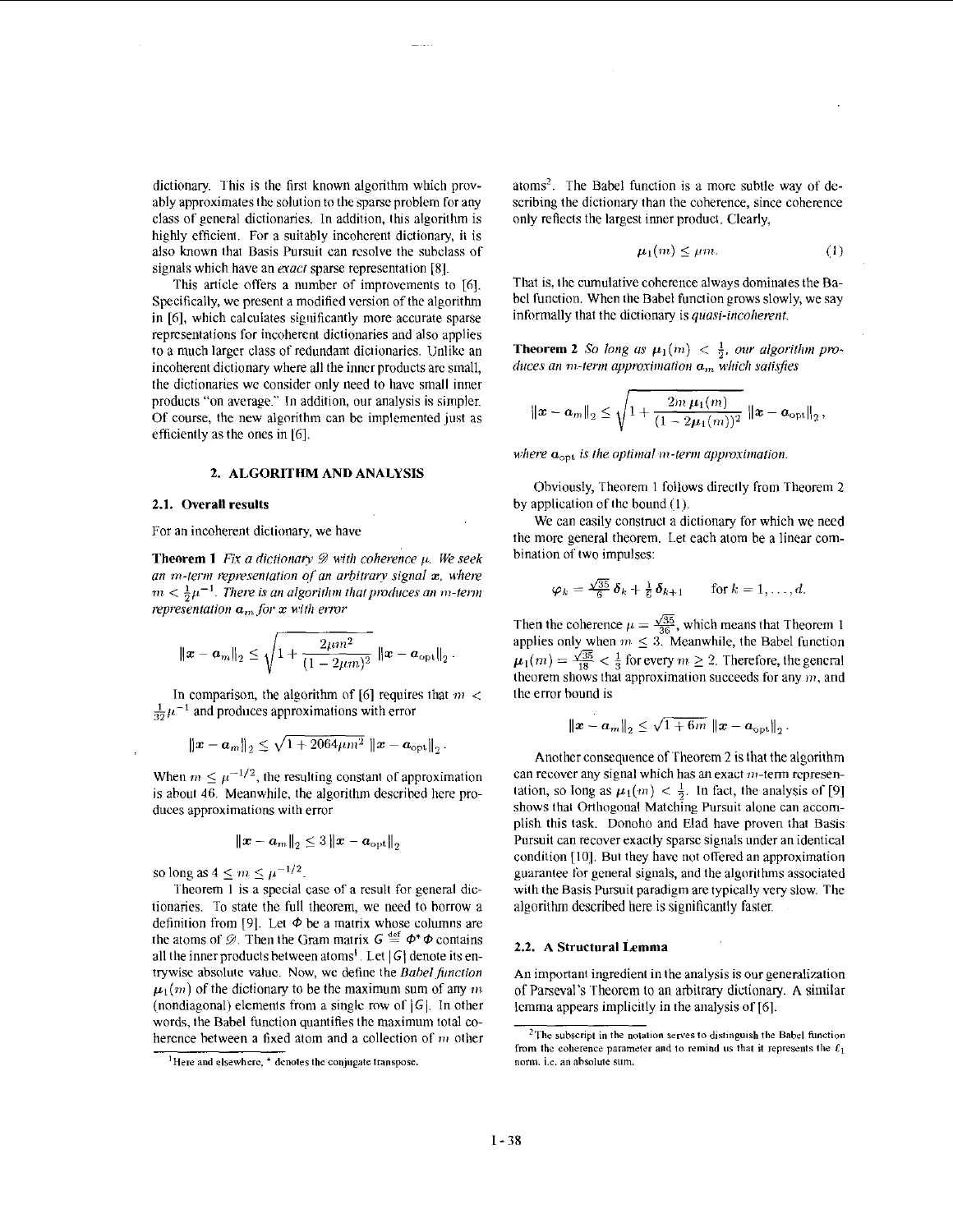**Lemma 3 (Approximate Parseval)** *Let* **A** *be a collection*   $q$ *f m* atoms. Let  $P_A$  be the orthogonal projector onto the *span of the atoms listed by*  $\Lambda$ *. For every signal x, we have* 

$$
\frac{\sum_{\Lambda} |\langle \boldsymbol{x}, \boldsymbol{\varphi}_{\lambda} \rangle|^2}{1 + \mu_1(m)} \leq {\|\boldsymbol{\varphi}_{\Lambda} \boldsymbol{x}\|_2^2} \leq \frac{\sum_{\Lambda} |\langle \boldsymbol{x}, \boldsymbol{\varphi}_{\lambda} \rangle|^2}{1 - \mu_1(m)}
$$

*Proof.* Define the matrix  $\Phi_{\Lambda}$  whose columns are the m atoms listed in A. Then the orthogonal projector onto the span of the atoms in A can be written as

$$
P_{\Lambda} = (\boldsymbol{\phi}_{\Lambda}^* \boldsymbol{\phi}_{\Lambda})^{-1/2} \boldsymbol{\phi}_{\Lambda}^*.
$$

Denote the smallest and largest singular values of  $\Phi_{\Lambda}$  by  $\sigma_{\min}$  and  $\sigma_{\max}$ . It follows that the smallest and largest Denote the smallest and largest singular values of  $\Phi_{\Lambda}$  b<br>  $\sigma_{\min}$  and  $\sigma_{\max}$ . It follows that the smallest and larges<br>
eigenvalues of  $(\Phi_{\Lambda}^* \Phi_{\Lambda})^{-1/2}$  are respectively equal to  $1/\sigma_{\text{m}}$ <br>  $\Phi_{\Lambda}$ and  $1/\sigma_{\text{min}}$ . Therefore,

$$
\frac{\|\boldsymbol{\varPhi}_{\Lambda}^*\boldsymbol{x}\|_2^2}{\sigma_{\max}^2} \leq \|\boldsymbol{\varPhi}_{\Lambda}^*\boldsymbol{x}\|_2^2 \leq \frac{\|\boldsymbol{\varPhi}_{\Lambda}^*\boldsymbol{x}\|_2^2}{\sigma_{\min}^2}.
$$

Since the squared singular values of  $\phi_A$  are equal to the eigenvalues of  $G_A \stackrel{\text{def}}{=} \vec{\Phi}_A^* \Phi_A$ , we can estimate  $\sigma_{\min}$  and  $\sigma_{\text{max}}$  by examining this Gram matrix. The Gersgorin Disc Theorem [I **11** states that every eigenvalue of a square matrix *A* lies in one of the *m* discs

$$
\Delta_k = \left\{ z : |A_{kk} - z| \leq \sum_{j \neq k} |A_{jk}| \right\}
$$

Since  $G_A$  is a principal submatrix of the dictionary Gram matrix  $G$ , we can use the Babel function to bound the sum:

$$
\sum_{j\neq k} |(G_{\Lambda})_{jk}| \leq \mu_1(m).
$$

All atoms have unit norm, so the diagonal of  $G_A$  is identically one. We may conclude that

$$
\sigma_{\min}^2 \ge 1 - \mu_1(m) \quad \text{and} \quad \sigma_{\max}^2 \le 1 + \mu_1(m).
$$

Finish by writing  $\|\boldsymbol{\phi}_{\Lambda}^* \boldsymbol{x}\|_2^2 = \sum_{\Lambda} |\langle \boldsymbol{x}, \boldsymbol{\varphi}_{\lambda} \rangle|^2$ .  $\square$ 

The Babel function of an orthonormal hasis is zero. In this case. Lemma *3* reduces to Parseval's Theorem.

### **2.3. Analysis of two-phase greedy pursuit**

The overall algorithm is a two-phase greedy pursuit. First, we initialize  $a_0 = 0$  and perform Orthogonal Matching Pursuit until we reach a K-term representation  $a<sub>K</sub>$  with a reasonahle error guarantee. (The optimal error is necessary to determine *K.* For now, assume an oracle provides it. **Sec**tion **2.4** discusses how to avoid the trip to Delphi.) In the second stage, we use  $(m - K)$ -fold Matching Pursuit to acquire the remaining atoms. The algorithm returns the best approximation to the signal over the  $m$  chosen atoms. This procedure is different from the one given in [6], where the algorithm returns the sum of the hest approximation of the signal over the first *K* atoms and the best approximation of the *K*-term residual over the last  $(m - K)$  atoms.

Now, we sketch the analysis. We require the following.

**Theorem 4** *191 For anv signal* **I,** *Ortliogonal Matching Pursuit can calculate an approximant*  $a<sub>K</sub>$  *that consists of*  $0 \leq K \leq m$  atoms from the optimal m-term approximant  $a<sub>opt</sub>$  *and that satisfies the error bound* 

$$
\|\boldsymbol{x} - \boldsymbol{a}_K\|_2^2 \le \left[1 + \frac{m\left(1 - \mu_1(m)\right)}{(1 - 2\mu_1(m))^2}\right] \|\boldsymbol{x} - \boldsymbol{a}_{\text{opt}}\|_2^2. (2)
$$

After the first phase is complete, we have selected *K* optimal atoms,  $\Lambda_K$ , and the K-term approximant satisfies the error bound (2). The second phase chooses  $\hat{K} \stackrel{\text{def}}{=} (m - K)$ atoms that have the largest inner products with the residual. More precisely, we find  $\hat{K}$  indices,  $\Lambda_{\hat{K}}$ , to maximize

$$
|\sum_{\Lambda_{\widehat{K}}}|\langle \pmb{x}-\pmb{a}_K, \pmb{\varphi}_\lambda\rangle|
$$

We may assume that the atoms chosen in the second phase are distinct from those chosen in the first phase because the residual  $(x - a_K)$  is orthogonal to each atom that participates in the approximant  $a_K$ . The  $m$  atoms we have selected are indexed by  $\Lambda_m \stackrel{\text{def}}{=} \Lambda_K \cup \Lambda_{\widehat{K}}$ , and

$$
\sum_{\Lambda_{\mathbf{m}}} \left|\langle \boldsymbol{x}-\boldsymbol{a}_{K}, \boldsymbol{\varphi}_{\lambda}\rangle\right|^{2} \geq \sum_{\Lambda_{\mathrm{opt}}} \left|\langle \boldsymbol{x}-\boldsymbol{a}_{K}, \boldsymbol{\varphi}_{\lambda}\rangle\right|^{2}.
$$

Finally, the algorithm returns  $a_m$ , which is the best approximation to the signal using the atoms in  $A_m$ .

**Theorem 5** *The m-term approximation produced by this two-phase algorithm satisfies* 

$$
\|\bm{x} - \bm{a}_m\|_2^2 \le \left[1 + \frac{2m \,\mu_1(m)}{(1 - 2\mu_1(m))^2}\right] \|\bm{x} - \bm{a}_{\text{opt}}\|_2^2
$$

*Proof.* The difference between the actual error and the optimal error is

$$
\|\boldsymbol{x} - \boldsymbol{a}_{m}\|_{2}^{2} - \|\boldsymbol{x} - \boldsymbol{a}_{\text{opt}}\|_{2}^{2}
$$
  
=  $\|\boldsymbol{a}_{\text{opt}} - \boldsymbol{a}_{K}\|_{2}^{2} - \|\boldsymbol{a}_{m} - \boldsymbol{a}_{K}\|_{2}^{2}$   
=  $\|\boldsymbol{P}_{\text{opt}}(\boldsymbol{x} - \boldsymbol{a}_{K})\|_{2}^{2} - \|\boldsymbol{P}_{m}(\boldsymbol{x} - \boldsymbol{a}_{K})\|_{2}^{2}$ ,

where  $P_{\text{opt}}$  is the orthogonal projector onto the span of the optimal atoms and  $P_m$  is the orthogonal projector onto the span of the  $m$  chosen atoms. Applying Lemma 3,

$$
\|x - a_m\|_2^2 - \|x - a_{\text{opt}}\|_2^2
$$
  
\$\leq \frac{\sum\_{\Lambda\_{\text{opt}}} |\langle x - a\_K, \varphi\_\lambda \rangle|^2}{1 - \mu\_1(m)} - \frac{\sum\_{\Lambda\_m} |\langle x - a\_K, \varphi\_\lambda \rangle|^2}{1 + \mu\_1(m)}\$  
\$\leq \frac{\sum\_{\Lambda\_{\text{opt}}} |\langle x - a\_K, \varphi\_\lambda \rangle|^2}{1 - \mu\_1(m)} - \frac{\sum\_{\Lambda\_{\text{opt}}} |\langle x - a\_K, \varphi\_\lambda \rangle|^2}{1 + \mu\_1(m)},